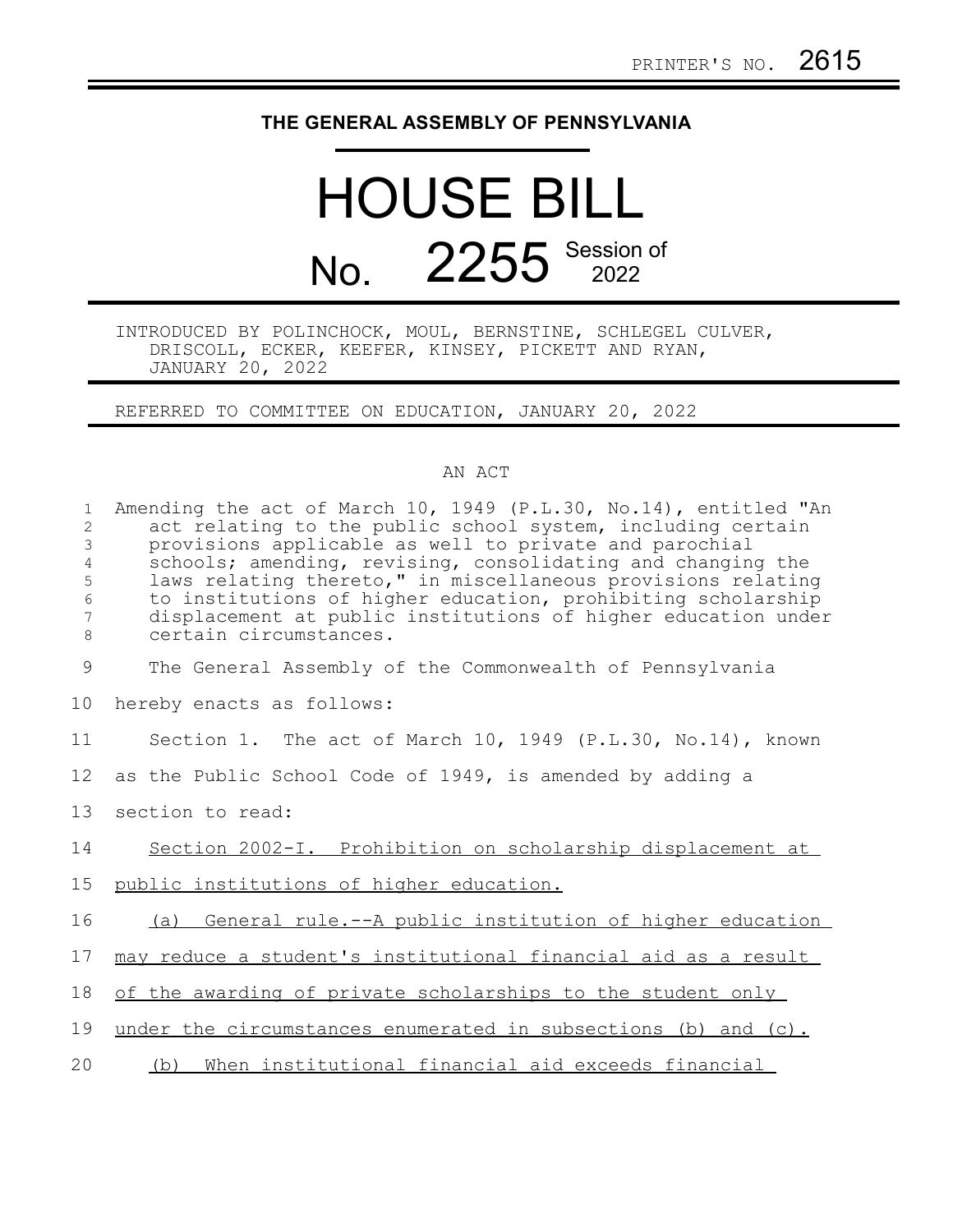| 1  | need.--If a student's total financial aid from all sources              |
|----|-------------------------------------------------------------------------|
| 2  | exceeds the student's financial need, a public institution of           |
| 3  | higher education may reduce the student's institutional                 |
| 4  | financial aid until the student's total financial aid no longer         |
| 5  | exceeds the student's financial need.                                   |
| 6  | When approval of organization given.--In addition to the<br>(C)         |
| 7  | reduction authorized under subsection (b), a public institution         |
| 8  | of higher education may reduce a student's institutional                |
| 9  | financial aid if the public institution of higher education             |
| 10 | <u>receives approval from the organization that awarded the private</u> |
| 11 | scholarship that caused the reduction authorized under                  |
| 12 | subsection (b).                                                         |
| 13 | (d) Student athletes.--If a student is an athlete at a                  |
| 14 | public institution of higher education, the public institution          |
| 15 | of higher education may reduce the student's institutional              |
| 16 | financial aid in order to comply with the individual or team            |
| 17 | financial aid restrictions of an athletic association,                  |
| 18 | conference or other group or organization with authority over           |
| 19 | intercollegiate athletics including, but not limited to, the            |
| 20 | National Collegiate Athletic Association.                               |
| 21 | (e) As used in this section, the following words and phrases            |
| 22 | shall have the meanings given to them in this subsection unless         |
| 23 | the context clearly indicates otherwise:                                |
| 24 | "Expected family contribution." The expected family                     |
| 25 | contribution as determined under section 474 of the Higher              |
| 26 | Education Act of 1965 (Public Law 89-329, 20 U.S.C. § 1087nn).          |
| 27 | "Financial need." The cost of attendance minus expected                 |
| 28 | family contribution.                                                    |
| 29 | "Institutional financial aid." The sum of all need-based and            |
| 30 | merit-based grants, scholarships, tuition waivers and all other         |
|    | 20220HB2255PN2615<br>$-2 -$                                             |